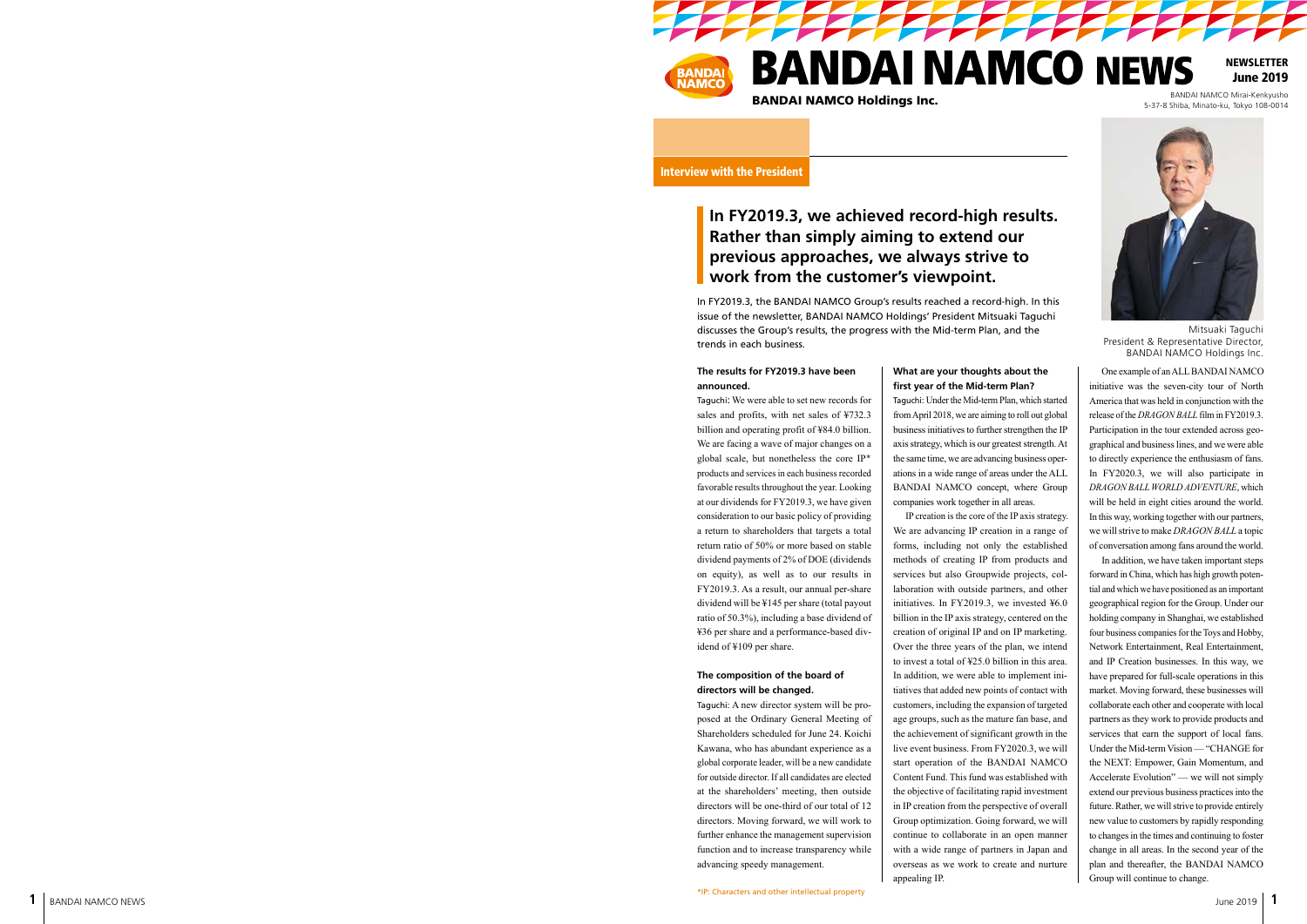# **Through the Group's products and services, we want to build a world that fosters communication transcending national borders and languages.**

#### **What is the situation in the Real Entertainment Unit?**

Taguchi: In amusement machines, which had favorable results in FY2019.3, we will work to leverage our direct contact with customers in our own facilities, which is a key strength, as well as our technical capabilities. In FY2020.3, we will continue to launch multiple new products, such as *JoJo's Bizarre Adventure: Last Survivor*. At the same time, we will work to boost our competitiveness by increasing



*DRAGONBALL Game Project Z* (provisional name), a new home video gam 。<br>©バードスタジオ/隼英社・フジテレビ・車映アニメーション

development speed and reducing development costs. In amusement facilities, we will strive to differentiate our operations through such means as exclusive prizes and campaigns. In addition, we are working to move forward with popular new formats, such as *TONDEMI*, a sports and athletic facility that leverages BANDAI NAMCO's distinctive technologies and know-how. We are also moving forward with plans for a large-scale facility based on a new concept.

©BANDAI NAMCO Entertainment Inc.

of each region, including overseas markets. In North America, we established a company for the sales and marketing of products for the mature fan base, and we will aggressively leverage this network as we move forward.

#### **What is the situation in the Network Entertainment business?**

Taguchi: In network content, we will analyze customer data and continually implement measures to encourage customers to enjoy core titles for long periods of time. We will also launch new titles with a focus on quality. In addition, to extend points of customer contact beyond apps, we are actively working to create new services that utilize networks, such as "*enza*" and on-line distribution of videos. In home video games, the trend toward longer product lives continues. To encourage the enjoyment of a title for a long period of time, it is essential that the title itself is highly evaluated. Accordingly, in the same way as with network content, we are conducting development with a dedication to quality. FY2020.3 will be a period before the launch of major titles, but we will roll out a diverse lineup, including a new *DRAGON BALL* product, titles originating overseas, and new IP titles for children.

The pace of change in network entertainment industry is fast, even compared with the Group's other businesses, and the business model itself has started to undergo significant change. To adapt to this change, we will need to think from a customer-centric perspective. Currently, launches of a number of new platforms have been announced, and in certain areas we have already started to advance specific research initiatives. In all areas, we will strive to think from a customer-centric perspective and to focus our efforts on determining how we can entertain customers and how we can maximize the appeal of IP.

## **What is the Group's view of the market environment?**

Taguchi: Our environment is undergoing dramatic evolution, and in this high-speed setting the situation changes rapidly from day to day. In this environment, we need to build a robust, strong platform for the stable generation of earnings, and we must continually work from a customer-centric viewpoint. Furthermore, in the digital field, such as network content and home video games, it is especially difficult to formulate optimistic plans based simply on the extension of past business practices.

We will also need to work aggressively to invest in IP creation, establish a platform for global business expansion, and conduct technical research for the next generation. We will focus not only on the achievement of earnings in a single fiscal year but also on the realization of sustained growth over the medium to long term, and to that end we will implement investment and plant seeds for the future.

#### **Would you discuss the plan for FY2020.3?**

Taguchi: Our plan for FY2020.3 calls for net sales of ¥720.0 billion and operating profit of ¥70.0 billion. In the Toys and Hobby, Real Entertainment, Visual and Music Production, and IP Creation businesses, which recorded favorable results in the previous fiscal year, we are aiming for earnings at about the same level year on year. Looking at Network Entertainment, in network content we will not aim for an extension of the favorable results that were achieved in FY2019.3. Rather, we will take further steps to address customer needs for new value. In home video games, due in part to the revision

of the development schedule with a focus on quality, this will be a period before the worldwide launch of major titles, and the plan incorporates differences in the title lineup.

In FY2020.3, we will work to achieve our plans and, with a focus on the future, implement the necessary initiatives from a medium to long term viewpoint.

## **Would you discuss the trends in each business?**

Taguchi: In the Toys and Hobby business, new initiatives will include the release this summer of *ZENONZARD*, a digital card game that leverages AI. In this way, we plan to open up new forms of card game entertainment and to establish new IP.

> Shuji Ohtsu Yuji Asako Director (Part-time) Masaru Kawaguchi Yasuo Miyakawa Hitoshi Hagiwara

Director (Part-time) Kazumi Kawashiro Director (Outside)

Makoto Asanuma<br>Yuzuru Matsuda Satoko Kuwabara Mikiharu Noma Koichi Kawana

For the mature fan base, for the *Gundam* 40th Anniversary, we will implement collaborative initiatives with *Gundam* plastic models, which have surpassed 500 million units in cumulative total sales. We will strive to create buzz surrounding *Gundam* with collaborative products offered in cooperation with a variety of companies, and we will launch *Gundam* plastic models in coordination with a new animation product. *SD Gundam World Sangoku Soketsuden*, a new animation, was made with strong focus on overseas markets. In Asia, initiatives in the comics field have already been launched, and we plan to commence the video roll out from the summer. Prior to the launch, we are conducting advance sales of *Gundam* plastic models in Japan and other Asian markets, and these efforts are earning a solid response.

| New outside director candidate: Koichi Kawana<br><background></background> |                                       |          |
|----------------------------------------------------------------------------|---------------------------------------|----------|
|                                                                            |                                       |          |
| April 1982                                                                 | Joined JGC CORPORATION                | July 201 |
| <b>July 1997</b>                                                           | General Manager, Abu Dhabi Office and |          |
|                                                                            | General Manager, Kuwait Office of     |          |
|                                                                            | <b>JGC CORPORATION</b>                | June 20  |
| <b>July 2001</b>                                                           | General Manager, London Office and    |          |
|                                                                            | JGC UK Managing Director of           | June 20  |
|                                                                            | <b>JGC CORPORATION</b>                |          |
| <b>July 2009</b>                                                           | Managing Director, Senior General     |          |
|                                                                            | Manager, Global Marketing Division of |          |
|                                                                            | <b>JGC CORPORATION</b>                |          |
|                                                                            |                                       |          |

**Shareholders to be held on June 24, 2019** President and Representative Director Mitsuaki Taguchi

Looking at figures, which are another pillar of our products for the mature fan base, we have a lineup that includes not only higher priced items but also products in a wide range of other price ranges and specifications, such as prizes for amusement facilities, character-based lottery-related products, and capsule toys. We also offer a diverse IP lineup. We will work to aggressively expand the sales of these products in line with the special characteristics

## **We will also invest in IP creation, establish a platform for global business expansion, and conduct technical research for the next generation.**

*THE GUNDAM BASE SHANGHAI* is currently in operation in China ©創通・サンライズ

#### **What is the situation in the Visual and Music Production business?**

Taguchi: In this business, we are advancing multiple plans to create IP through the integration of the three elements of visual, music, and live. Looking at core IP, we are planning the theatrical release of the second stage of *GIRLS und PANZER: The Final Chapter*. In addition, we have decided to go ahead with production of the second phase of the *IDOLiSH7* TV animation. Recent initiatives include a Groupwide project in which the Network Entertainment Unit distributes an app, starting from an animation—*The Magnificent Kotobuki*. Moreover, we are also currently working on a new IP roll-out model under which the on-line distribution of new *Magnificent Kotobuki* animations will be handled through an app.

We also have products that are drawing attention, such as packaged products for *Mobile Suit Gundam Narrative* and the theatrical version of *Love Live! Sunshine!!*, both of which opened in FY2019.3. Highly anticipated live events include the *Lantis Festival*, which is planned to celebrate the 20th anniversary of the label. We would like to make this an event that inspires fans around the world through animation songs. We have established a strong market presence in the live event business where our annual sales have surpassed ¥10.0 billion. Moving forward, the Visual and Music Production business will continue to aggressively roll out initiatives in Japan and overseas.

#### **What is the situation in IP Creation?** Taguchi: Creating IP is the mission of the IP Creation business, which is taking steps to

strengthen its systems. These include acquiring the production function from external animation studios, making equity investments in CG animation studios, and enhancing the work environment in order to secure outstanding employees. We are also advancing multiple new IP creation projects that leverage collaborative initiatives combining products and services from across the Group's businesses. Next, this year we will celebrate the 40th anniversary of *Mobile Suit Gundam*. Rather than simply working to create buzz for a single year, we will look ahead to the 50th and 60th anniversaries and strive to communicate the appeal of *Gundam* to new groups of customers and new geographical regions. We are producing high-quality new videos for each generation, and we will also roll out initiatives for overseas markets. We are actively participating in largescale animation events in overseas markets. At the same time, we are rolling out animations that reflect a strong overseas focus, and we

are creating theatrical versions through joint

initiatives with Hollywood companies. Moreover, in 2020, when Japan will be the subject of attention from around the world, we will set up a *life-sized moving Gundam* in Yokohama as a new innovation. Moving forward, we will implement strategic *Gundam* initiatives on a Groupwide basis.

## **Finally, do you have a message for readers?**

Taguchi: In FY2020.3, we will continue to advance the main strategies in the Mid-term Plan, and will work to build a strong foundation for sustained growth in the future. Through the steady accumulation of results from these types of initiatives, we will start to realize one of our major dreams—"To provide Dreams, Fun and Inspiration to fans around the world through our products and services in order to help build a world that facilitates communication transcending national borders and languages." Entertainment is indispensable for bringing people together and helping them to enjoy energetic lifestyles. We will continue to approach our work with a sense of pride and responsibility about contributing to the field of entertainment.

July 2011 Representative Director & President of JGC CORPORATION<br>2017 Director, Vice Ch Director, Vice Chairman of JGC CORPORATION<br>2018 Vice Chairman of Vice Chairman of **JGC CORPORATION** (current position)



■ Composition of the Board of Directors after the close of the Ordinary General Meeting of